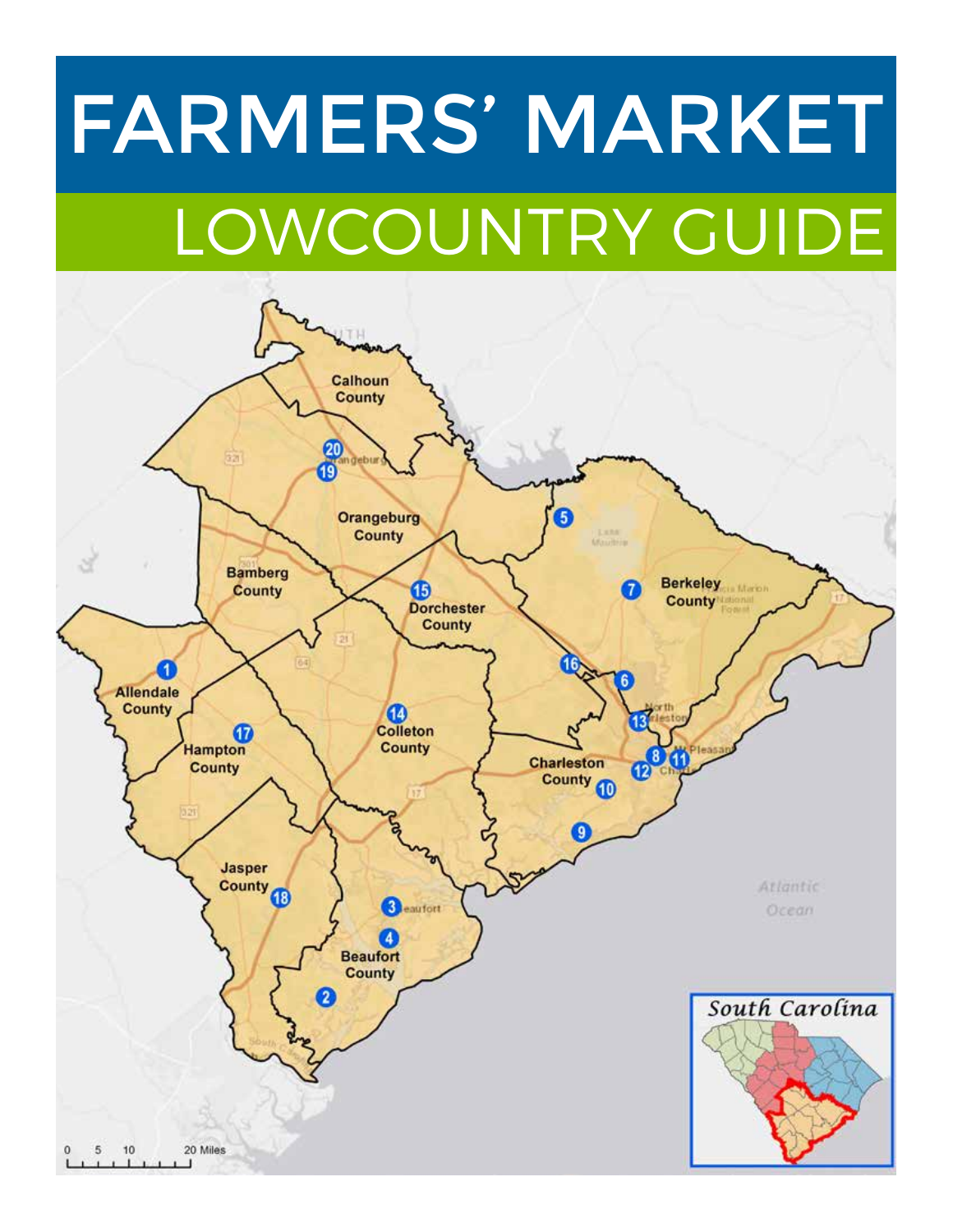## **LOWCOUNTRY**

#### **ALLENDALE COUNTY**

#### **1. Allendale Open Air Market**

5789 Allendale Fairfax Hwy Allendale, SC 29810 Apr.–Nov.: Tue., Thu., Sat. 11AM–4PM (803) 584-4556 *Cash, Senior*

#### **BEAUFORT COUNTY**

#### **2. Bluffton Farmer's Market**

Calhoun St. Intersection of Lawton St. Bluffton, SC 29910 Apr.–Oct.: Thu. 2PM–7PM (843) 415-2447 Facebook: Bluffton Farmers Market www.farmersmarketbluffton.com *Cash, Check, Credit, Debit, WIC, Senior, SNAP/EBT*

#### **3. Downtown Farmers Market**

Intersection of North St. and Bladen St. Beaufort, SC 29902 May–Oct.: Wed. 2PM–6PM (843) 325-6162 www.downtownbeautfort.com *Cash, Check, Credit, Debit, WIC, Senior, SNAP/EBT*

#### **4. Port Royal Farmers Market**

Ribaut Road Intersection of Pinckney Blvd. Port Royal, SC 29935 Jan.–Dec.: Sat. 8AM–12PM www.portroyalfarmersmarket.com *Cash, Debit, WIC, Senior, SNAP/EBT*

#### **BERKELEY COUNTY**

#### **5. Cross Community Center's Farmer's Market**

1690 Old Hwy 6 Cross, SC 29436 June–Sept.: Tue., Sat. 8AM–11AM (843) 753-2196 *Cash, Check, Credit, Debit, WIC, Senior, SNAP/EBT*

#### **6. Goose Creek Farmer's Market**

150 Howe Hall Rd. Goose Creek, SC 29445 Apr.–Oct.: Sat. 8AM–2PM (843) 224-8533 Facebook: Goose Creek Farmers Market *Cash, Check, Credit, Debit, WIC, Senior, SNAP/EBT*

#### **7. Moncks Corner Farmer's Market**

418 E. Main St. Moncks Corner, SC 29461 Apr.–Dec.: Thu. 3PM–7PM (843) 899-4708 Facebook: Town Of Moncks Corner www.townofmonckscorner.sc.gov *Cash, Check, Credit, Debit, WIC, Senior, SNAP/EBT*

#### **CHARLESTON COUNTY**

#### **8. Charleston Farmers Market\***

Calhoun St. between Meeting St. and King St. 1180 Meeting Street Charleston, SC 29403 Apr. 9th–Nov. 26th: Sat. 8AM–2PM (843) 724-7309 Facebook: The Charleston Farmers Market www.charlestonfarmersmarket.com *Cash, Check, Credit, Debit, WIC, Senior, SNAP/EBT, Healthy Bucks*

#### **9. Freshfields Village Green Farmers Market**

165 Village Green Ln. Johns Island, SC 29455 June–Aug.: Mon. 4PM–8PM (843) 768-6491 Facebook: Freshfields Village www.freshfieldsvillage.com *Cash, Check, Credit, Debit, WIC, SNAP/EBT*

#### **10. John's Island Farmers Market**

3546 Maybank Hwy Johns Island, SC 29455 Apr.–Sept.: Sat. 9AM–1PM Oct.–Mar.: Sat. 10AM–2PM (843) 830-0866 Facebook: Home Grown Farmers Market www.johnsislandsfarmersmarket.com *Cash, Check, Credit, Debit, SNAP/EBT, Healthy Bucks*

#### **11. Mount Pleasant Farmers Market**

645 Coleman Blvd. Mount Pleasant, SC 29464 Apr.–Sept.: Tue. 3:30PM–7PM (843) 884-8517 Facebook: Mount Pleasant Farmers Market www.comeonovermp.com *Cash, Check, Credit, Debit, WIC, Senior, SNAP/EBT*

#### **12. MUSC Farmers Market**

171 Ashley Ave. Charleston, SC 29405 Jan.–Dec.: Fri. 7AM–3:30PM (843) 792-9536 www.musc.edu/Employeewellness *Cash, Check, Credit, Debit, WIC, Senior*

#### **13. North Charleston Farmers Market\***

4800 Park Cir. North Charleston, SC 29405 May–Oct.: Thu. 12PM–7PM (843) 745-1028 Facebook: North Charleston Farmers Market www.northcharleston.org/Residents/Special-Events/ Farmers-Market *Cash, Check, Credit, Debit, WIC, Senior, SNAP/EBT, Healthy Bucks*

*\*These outlets have individual vendors that administer the Healthy Bucks program. The outlets themselves are not Healthy Bucks vendors.*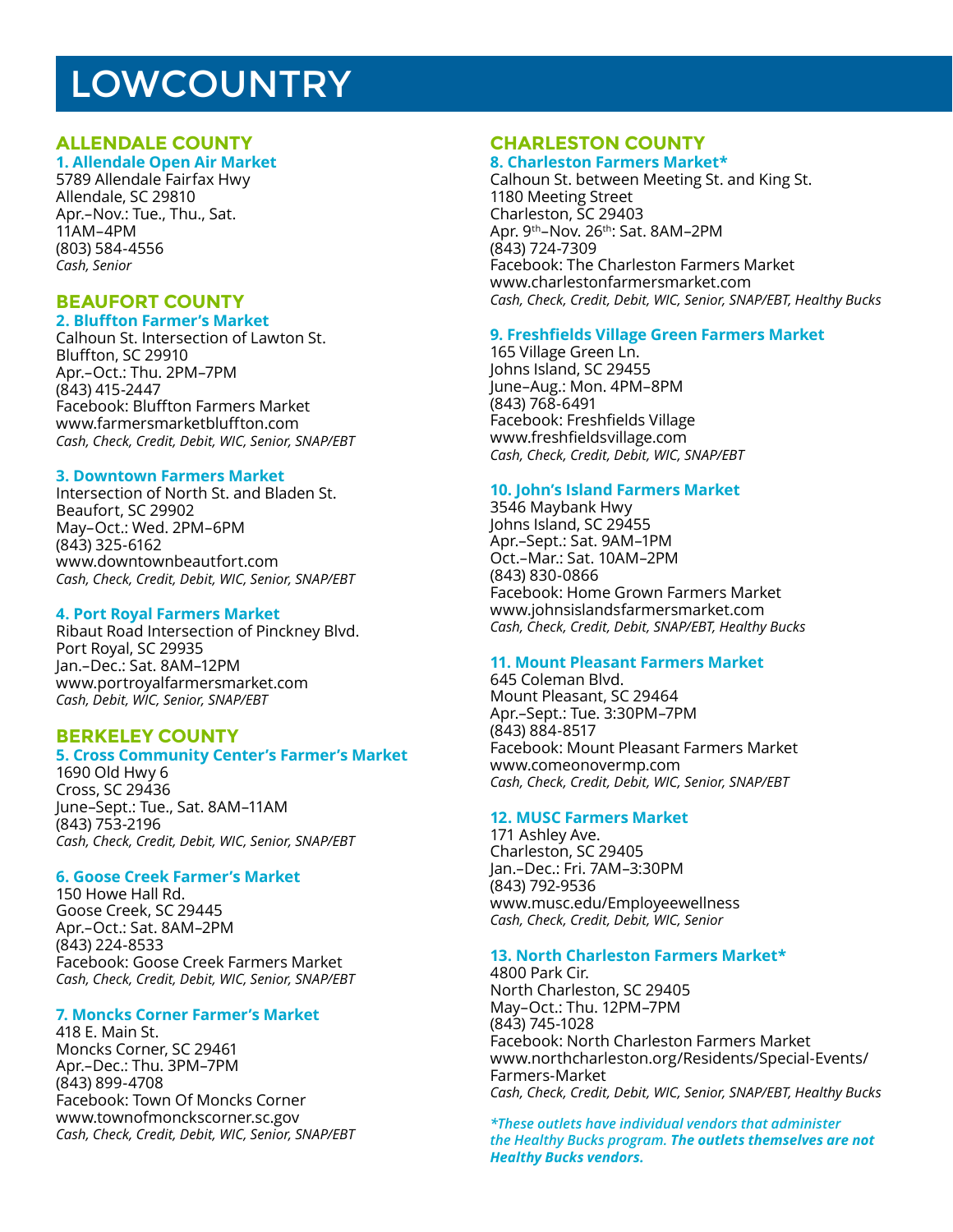#### **Disclaimer: Market information and operating days/hours subject to change. Information based on the 2016 SC Fruit and Vegetable Outlet Inventory.**



#### **COLLETON COUNTY 14. Colleton County Farmers Market**

506 E. Washington St. Walterboro, SC 29488 May–Nov.: Tue. 2PM–6PM; Sat. 10AM–2PM (843) 549-2303 *Cash, Check, Credit, Debit, WIC, Senior, SNAP/EBT, Healthy Bucks*

#### **DORCHESTER COUNTY**

#### **15. St. George Farmers' Market**

5866 Jim Bilton Blvd. St. George, SC 29477 May–June: Thu. 3PM–6PM Sept.–Oct.: Thu. 3PM–6PM (843) 563-3032 Facebook: St. George Farmer's Market *Cash, Check, Credit, Debit, WIC, Senior, SNAP/EBT, Healthy Bucks*

#### **16. Summerville Farmers Market**

200 South Main St. Summerville, SC 29483 Apr.–Dec.: Sat. 8AM–1PM (843) 851-5211 Facebook: Summerville Farmer's Market www.summerville.sc.us/Farmersmarket *Cash, Credit, Debit, WIC, Senior, SNAP/EBT*

#### **HAMPTON COUNTY**

**17. Hampton County Farmer's Market** Intersection of Center St. and W. Carolina Ave. Hampton, SC 29924 May–Dec.: Wed. 8AM–1PM (803) 942-2324 *Cash, WIC, Senior*

#### **JASPER COUNTY**

#### **18. Jasper County Farmer's Market**

9935 Jacob Smart Blvd. Ridgeland, SC 29936 Apr.–Nov.: Fri. 1PM–6PM (803) 726-8127 or (843) 717-3690 *Cash, Check, WIC, Senior*

#### **ORANGEBURG COUNTY**

#### **19. Orangeburg Farmers Market**

Hwy 301 South Blvd. Orangeburg, SC 29115 June–Nov.: Tue. 3:30PM–7PM (803) 378-0249 *Cash, Check, Credit, Debit, WIC, Senior, SNAP/EBT*

#### **20. Right Choice Fresh Start Farmer's Market**

3300 Magnolia St. Orangeburg, SC 29115 June–Oct.: Fri. 8:30AM–12:30PM (803) 531-6900 *Cash, Check, Credit, Debit, WIC, Senior, SNAP/EBT*